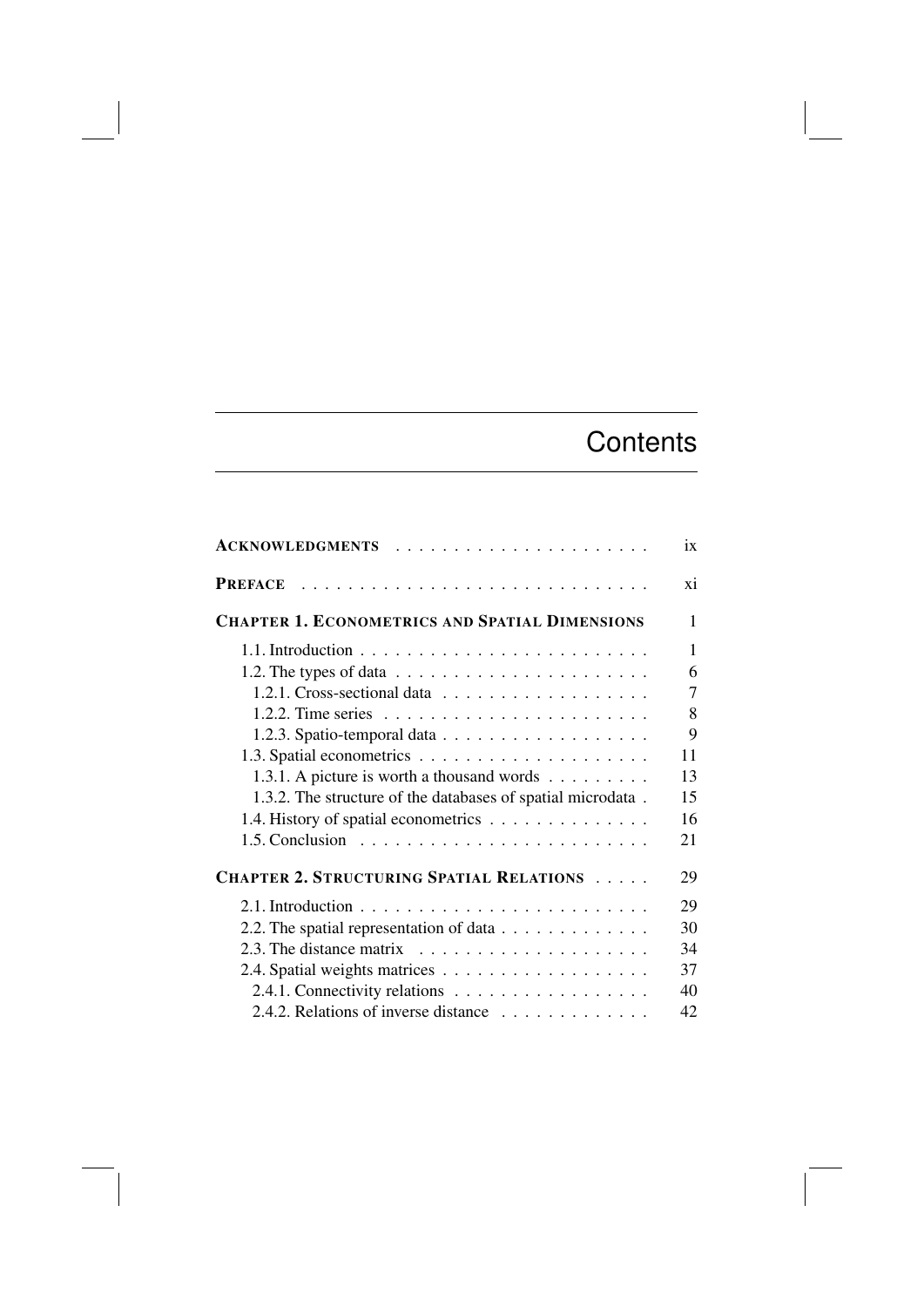| 2.4.3. Relations based on the inverse (or negative)                                | 45  |
|------------------------------------------------------------------------------------|-----|
| 2.4.4. Relations based on Gaussian transformation                                  | 47  |
| 2.4.5. The other spatial relation $\ldots \ldots \ldots \ldots \ldots$             | 47  |
| 2.4.6. One choice in particular? $\ldots \ldots \ldots \ldots \ldots$              | 48  |
|                                                                                    | 49  |
| 2.5. Standardization of the spatial weights matrix                                 | 50  |
| 2.6. Some examples $\dots \dots \dots \dots \dots \dots \dots \dots \dots$         | 51  |
| 2.7. Advantages/disadvantages of micro-data                                        | 55  |
| 2.8. Conclusion $\ldots \ldots \ldots \ldots \ldots \ldots \ldots \ldots$          | 56  |
| CHAPTER 3. SPATIAL AUTOCORRELATION                                                 | 59  |
| 3.1. Introduction $\ldots \ldots \ldots \ldots \ldots \ldots \ldots \ldots \ldots$ | 59  |
| 3.2. Statistics of global spatial autocorrelation                                  | 65  |
|                                                                                    | 68  |
| 3.2.2. Another way of testing significance $\dots \dots$                           | 72  |
| 3.2.3. Advantages of Moran's I statistic in                                        |     |
|                                                                                    | 74  |
| 3.2.4. Moran's $I$ for determining the optimal form                                |     |
|                                                                                    | 75  |
| 3.3. Local spatial autocorrelation                                                 | 77  |
|                                                                                    | 79  |
| 3.4. Some numerical examples of the detection tests                                | 86  |
| 3.5. Conclusion $\ldots \ldots \ldots \ldots \ldots \ldots \ldots \ldots$          | 89  |
| <b>CHAPTER 4. SPATIAL ECONOMETRIC MODELS</b>                                       | 93  |
|                                                                                    | 93  |
| 4.2. Linear regression models                                                      | 95  |
| 4.2.1. The different multiple linear regression model                              |     |
|                                                                                    | 99  |
| 4.3. Link between spatial and temporal models                                      | 102 |
| 4.3.1. Temporal autoregressive models                                              | 103 |
| 4.3.2. Spatial autoregressive models                                               | 110 |
| 4.4. Spatial autocorrelation sources                                               | 115 |
|                                                                                    | 117 |
|                                                                                    | 119 |
| 4.4.3. Omission of variables or spatial heterogeneity                              | 123 |